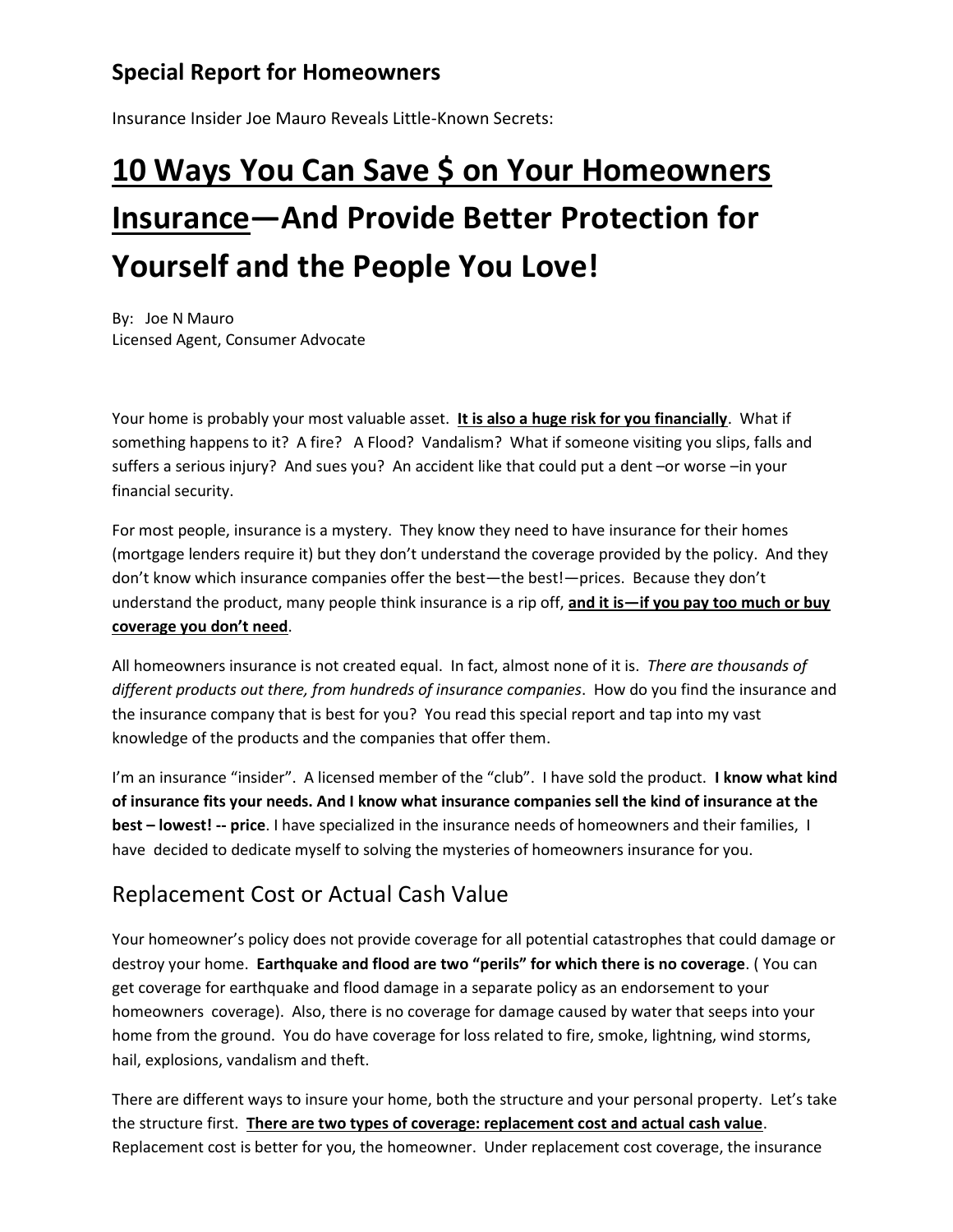will cover the cost of replacing the part of the structure that is damaged, up to a maximum dollar amount. Under the actual cash value, the insurance will cover the cost of replacing the damaged structure minus an allowance for depreciation. If you have an older home, that allowance could be quite significant. *Unless your policy specifically says it provides replacement cost coverage, the coverage is for actual cash value*.

So how much insurance should you have? Basically, unless you want to pay some of the cost yourself, **you should insure your home for what is would cost to rebuild it if your residence were destroyed**. How do you find this out? Your insurance agent—and you should—You can contact your local builders association. In the home construction world, building costs are calculated on a square foot basis. As such, to determine the cost to rebuild your home, take the square footage of your house and multiply by the average per square foot building rate in your area.

Your possessions are also insured on a replacement cost or actual cash value basis. Again, unless specified otherwise, the coverage in your policy is actual cash value. **Homeowners policies also have limits on coverage for such items as jewelry, fine art, and computer equipment**. Read your policy and see what these limits are. For example the standard policy will provide a maximum of 1,000.00 in coverage for your jewelry if it is lost or stolen. If you have lots of jewelry, fine art or computer equipment, you should consider purchasing a special personal property endorsement or "floater" that provides the coverage you need.

Speaking of need, *you need to take written and visual (still pictures or video) inventories of everything you own in your home and in other buildings on the property*. Include all furniture (indoor and outdoor) appliances, stereos, computers and other electronic equipment, hobby materials and recreational equipment, china , silverware, kitchen equipment, linens, jewelry and clothing. For the major items (computers, televisions, stereo systems, etc) write down the serial number, make or model number, purchase price, present value and date of purchase of each item. If you have the receipts for the items, attach them to the inventory. **Make at least two copies of the inventory and store one of those copies off site—a safe deposit box is a good place. Store the pictures or video of the inventory offsite as well**.

# 10 Ways to Save \$\$

Now that you know the basics of a homeowners insurance policy, here are 10 ways you can pay less. In many cases, you can get the same level of coverage for fewer dollars.

- 1. **One Insurer, Multiple Policies**—Do you have an automobile insurance policy? If so is it with the same insurance company that provides your homeowners insurance? If the answer is NO, **you are paying too much—for both policies**. Almost every insurance company that sells homeowners insurance wants its policyholders to also buy auto insurance from that company. These insurers off so called multi-policy discounts. Usually, **these discounts are at least 10%** - and some insurers apply the discounts to both auto and home/renters policy.
- 2. **Raise Your Deductible**—The deductible is the amount you pay before insurance kicks in if you have a claim. For example, if you have a 250 deductible and you file a claim for 1000.00 in damage your insurer pays the balance, \$750.00. The higher the deductible you choose the more you pay . Although, the higher the deductible the less you pay for your policy. **Depending on**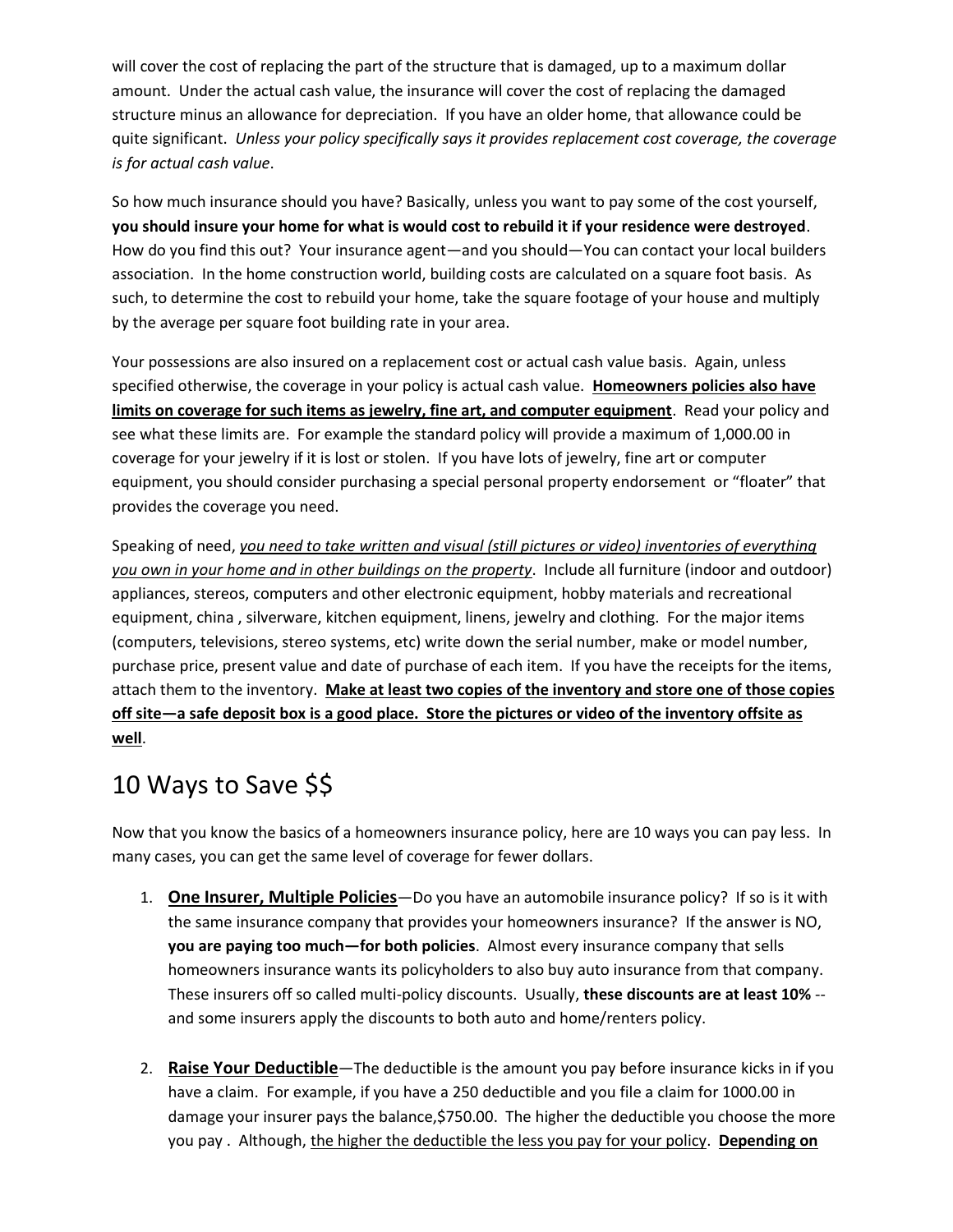#### **the insurance company, you can save between 12% and 37% if you have a deductible of \$1,000 to \$5,000**.

- 3. **New Is Better**—Insurers really like new homes. That is because it's less likely something will go wrong with the electrical, heating and plumbing systems. In Addition, the structure itself is in better shape. *Insurers off discounts of as much as 8% to 15% if your residence is new*.
- 4. **Location, Location, Location**—Where do you live and what is your home made of? If you're in the Eastern United States, it's better from an insurance perspective to have a brick or masonry residence because such a structure has a greater resistance to wind damage. By contrast, frame homes are better in the earthquake prone West. **The right structure in the right region can save you 5% to 15%**. Further, if you live in an area that is prone to flooding, you may be required to buy a flood insurance policy.
- 5. **Insure the House, Not the Land**-- Nobody is going to steal your land. Fire and High winds won't destroy it . As such, when deciding how much homeowners coverage to have do not include the land, only the value of the house and any other buildings on the property. **I f you include the value of the land, you are paying too much**.
- 6. **Don't Insure What You Don't Have** Each year, you should review your policy to see what coverage you have for your possessions. If you made a major purchase you will want to increase your limits of coverage, **but what if you sell something or something's? You don't need as much coverage**. Pay particular attention to items that are covered by endorsements or "floaters" to your policy, items such as jewelry and computer equipment.
- 7. **Better Safe(r) Than Sorry**—Smoke detectors, burglar alarms and deadbolt locks are usually worth discounts of at least 5%. **You can get even bigger discounts, 15% to 20% if you install a sophisticated sprinkler system or an alarm system that rings at the police station or a security company**. However, not all of these systems qualify for discounts. Before you install one, check with your insurer to find out what type of system qualifies for a discount and how much you would save on you premium if you installed the system.
- 8. **Where There's Smoke…** ---There's fire. Smoking (*unattended cigarette butts, etc) produces more than 23,000 residential fires in this country each year.* That is why some insurers have discounts if all the residents in the home are non smokers.
- 9. **Group Discounts**—Some insurers offer discounts to certain business or alumni associations. If you are a member of such an association or associations, ask the directors of the associations if there are any insurance companies providing discounts to association members.
- 10. **Don't Jump Around**—If you have been with an insurer for a while and you like that insurer, stay put. **Some insurance companies automatically have discounts for policyholders who have been with the companies for a certain number of years**. For example, 5% for at least three years 10% for at least 5 years.

# Is Your Coverage Adequate?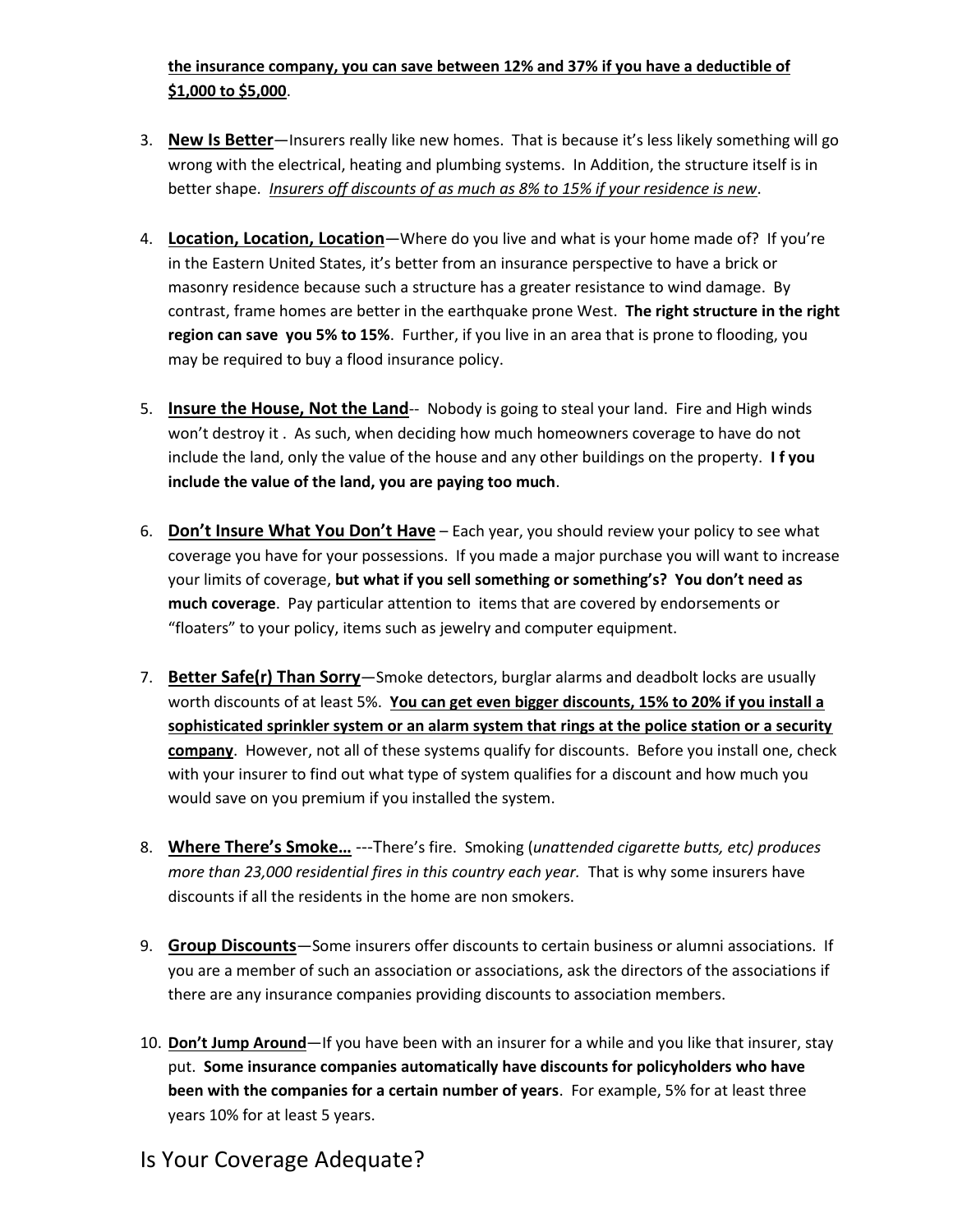I won't kid you. There's more to this insurance game than saving money. In fact, while it's nice to lower your insurance costs, it's probably even more important to make sure you, your loved ones and your assets are covered adequately. It's not a pleasant thought, but **insurance is about the worst-case scenarios. It's also about peace of mind, knowing that you have the worst case scenarios covered**.

Because I know peace of mind is so important, I am willing – actually, I'm excited—to reveal to you the secrets about insurance. **Secrets that insure you have all the protection you need**.

**Why would I just give these secrets away? Because it's just as good for my business as it is for you**. I want to let you in on the knowledge I have accumulated as an insurance industry professional and insider. I want to do this because I have found, time and time again, that generosity and the willingness to provide really great service come back to me. Tenfold. In fact, that's how I have built my business.

### Three Steps to Protection

There are three basic steps you can take to protect your family and your family's financial wellbeing:

- 1. **Have an insurance specialist conduct a risk analysis of your home, car(s) and family**. How can you adequately address your risks with insurance if you don't even know what these risks are? I have found that most people face more risk that they know. Because everyone is different, it's not like you can as a friend or relative to asses your insurance needs—unless they are insiders in this business. **If you haven't had your risks assessed by an insurance professional, you could be inviting financial disaster**. You need a professional, a knowledgeable insurance insider, to put together a comprehensive insurance plan that truly protects you. Our office will do that for FREE.
- 2. **Use an independent agent**. There are several ways home insurance is sold in this country. Some people buy it by calling a toll free number and talking to an employee of an insurance company. Others take advantage of direct mail offers. And some buy from agents who represent just one insurance company. **A direct mail piece is not going to be able to assess your level of risk. Do you really want an insurance company employee to be your agent? And what happens if the agent who represents just one company doesn't have the kind of insurance you need?** You need someone who's going to work for you. And you need someone who can offer you several options. Someone who can go to numerous insurance companies and compare their products and prices. Someone who. If necessary, can place parts of your insurance program with more than one company. Do you want a good price? Do you want options and flexibility? And do you want protection against the worst case scenarios? There's only one option here : use an independent agent.
- 3. **Don't trust the financial protection of you, your family and your assets to an insurance agent who is not a homeowner's insurance specialist**. A specialist? Absolutely. Look, insurance is a huge industry**. There's insurance for everything**. **And nobody can specialize in all of it**. In fact, a professional independent agent can specialize in only a few niches—and really understand them. And I do. I've studied the homeowners insurance market in our community for years.